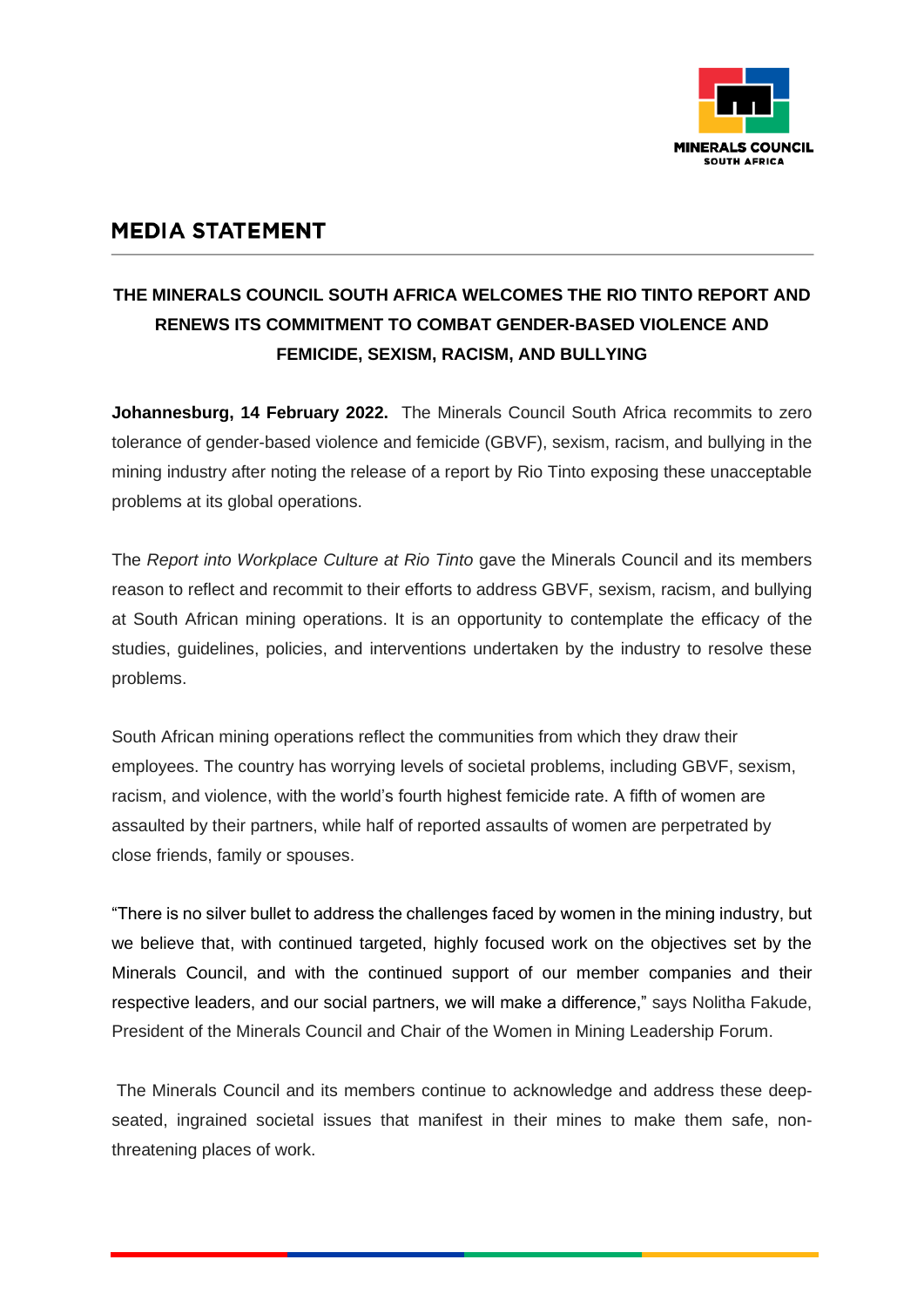Women have been legally allowed to work underground in South Africa since 1996. As of September 2021, 64,500, or 14%, of the industry's 455,200 employees are women. The Minerals Council and its members have set stretch targets to at least double the percentage of women in mining by 2025 and ultimately work towards 30% to 40% women representation across the industry and 50% in management over the next decade. This makes zero tolerance of GBVF and sexism imperative.

"Our industry has a difficult history and working environment. We are not blind to the challenges women face in all spheres of their lives, and this includes our mining operations. We have done a lot to bring women into mining in the best possible way," says Fakude.

"So, Rio Tinto's voluntary report on instances of sexual harassment, sexism and workplace bullying was a bitter pill to swallow. What a timely and urgent reminder it was to all of us in our organisations and institutions to remain vigilant about how employees live the values that we each aspire to and have set up for each organisation," she says.

An independent data-driven research project into GBVF at South Africa's mines on behalf of the Minerals Council was conducted in 2021 across all race groups, sexes, and ages of working adults. The outcomes will form the base from which to implement effective interventions to decrease GBVF at mining operations. The survey captured data from 2,054 respondents (58% women, 42% men) working in all major commodities, and it included 15 mining companies in seven provinces.

The survey found that, while the majority of those surveyed in the mining industry responded in a way that GBVF was not a concern for each of the assertions being tested, there was a consistent 30% who had concerns that it was. The survey also found that there was mistrust of the reporting mechanisms.

The Minerals Council resolved to conduct further qualitative research to unpack and understand the drivers of GBVF to address the concerns raised by the 30% of respondents, which included both women and men.

An assessment to be conducted in early 2022 of mining infrastructure like change houses, underground ablution facilities, lighting, and conveyances, will generate recommendations on how to make these safer for women. Awareness campaigns and initiatives will be run to create trust and higher use of mining companies' GBVF reporting mechanisms after the survey found